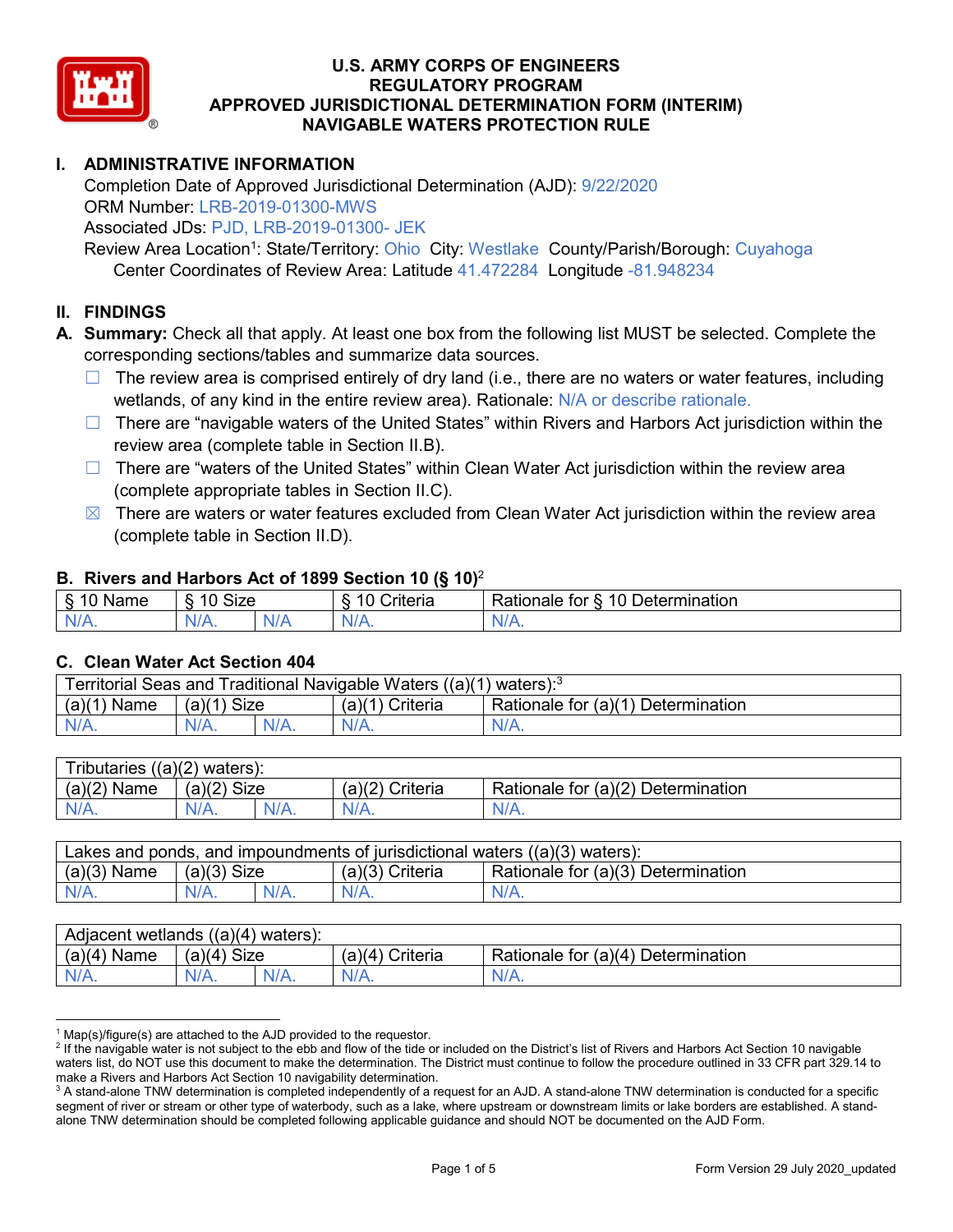

## **D. Excluded Waters or Features**

| Excluded waters $((b)(1) - (b)(12))$ : <sup>4</sup> |                       |                  |                        |                                                                                                       |  |  |  |  |  |
|-----------------------------------------------------|-----------------------|------------------|------------------------|-------------------------------------------------------------------------------------------------------|--|--|--|--|--|
| <b>Exclusion Name</b>                               | <b>Exclusion Size</b> |                  | Exclusion <sup>5</sup> | Rationale for Exclusion Determination                                                                 |  |  |  |  |  |
| <b>Wetland A</b>                                    | 0.008                 | $\text{acre}(s)$ | $(b)(1)$ Non-          | This wetland is entirely onsite. This wetland was                                                     |  |  |  |  |  |
|                                                     |                       |                  | adjacent wetland.      | circumnavigated and there was no connection to                                                        |  |  |  |  |  |
|                                                     |                       |                  |                        | any jurisdictional water, therefore it is not an                                                      |  |  |  |  |  |
|                                                     |                       |                  |                        | adjacent wetland and is excluded under b(1). In                                                       |  |  |  |  |  |
|                                                     |                       |                  |                        | addition there is no indication that any                                                              |  |  |  |  |  |
|                                                     |                       |                  |                        | jurisdictional water floods into this wetland at                                                      |  |  |  |  |  |
|                                                     |                       |                  |                        | least once in a typical year or that it is separated<br>by man-made or natural berms or barriers from |  |  |  |  |  |
|                                                     |                       |                  |                        | an $a(1-3)$ water. There are no streams of any                                                        |  |  |  |  |  |
|                                                     |                       |                  |                        | kind on the site. The closest stream indicated in                                                     |  |  |  |  |  |
|                                                     |                       |                  |                        | the vicinity on mapping is located along the I-90                                                     |  |  |  |  |  |
|                                                     |                       |                  |                        | ramp at Crocker Road, approximately 500 feet                                                          |  |  |  |  |  |
|                                                     |                       |                  |                        | south of the southwest corner of the area of                                                          |  |  |  |  |  |
|                                                     |                       |                  |                        | investigation. This stream is at least intermittent                                                   |  |  |  |  |  |
|                                                     |                       |                  |                        | based on aerials and USGS interpretation. This                                                        |  |  |  |  |  |
|                                                     |                       |                  |                        | stream flows to the west from Crocker road into                                                       |  |  |  |  |  |
|                                                     |                       |                  |                        | a culvert and where the culvert outlets is                                                            |  |  |  |  |  |
|                                                     |                       |                  |                        | unknown due to development in the area. No                                                            |  |  |  |  |  |
|                                                     |                       |                  |                        | clear route for drainage from the wetland to any                                                      |  |  |  |  |  |
|                                                     |                       |                  |                        | intermittent or perennial stream could be<br>ascertained.                                             |  |  |  |  |  |
| <b>Wetland B</b>                                    | 7.609                 | $\text{acre}(s)$ | $(b)(1)$ Non-          | This wetland is entirely onsite. This wetland was                                                     |  |  |  |  |  |
|                                                     |                       |                  | adjacent wetland       | circumnavigated and there was no connection to                                                        |  |  |  |  |  |
|                                                     |                       |                  |                        | any jurisdictional water, therefore it is not an                                                      |  |  |  |  |  |
|                                                     |                       |                  |                        | adjacent wetland and is excluded under b(1). In                                                       |  |  |  |  |  |
|                                                     |                       |                  |                        | addition there is no indication that any                                                              |  |  |  |  |  |
|                                                     |                       |                  |                        | jurisdictional water floods into this wetland at                                                      |  |  |  |  |  |
|                                                     |                       |                  |                        | least once in a typical year or that it is separated                                                  |  |  |  |  |  |
|                                                     |                       |                  |                        | by man-made or natural berms or barriers from                                                         |  |  |  |  |  |
|                                                     |                       |                  |                        | an a(1-3) water. Two grated drop inlet drains                                                         |  |  |  |  |  |
|                                                     |                       |                  |                        | were found in the vicinity of the wetland but there                                                   |  |  |  |  |  |
|                                                     |                       |                  |                        | were no field indications that the wetland flows to                                                   |  |  |  |  |  |
|                                                     |                       |                  |                        | the drains at least once in a typical year.                                                           |  |  |  |  |  |
|                                                     |                       |                  |                        | Whether the drains are functioning could not be                                                       |  |  |  |  |  |
|                                                     |                       |                  |                        | determined. Following a review of a storm sewer<br>map of Westlake, it could not be determined        |  |  |  |  |  |
|                                                     |                       |                  |                        | where the drains flow. The drains are not                                                             |  |  |  |  |  |
|                                                     |                       |                  |                        | indicated on the storm sewer map. There are no                                                        |  |  |  |  |  |
|                                                     |                       |                  |                        | streams of any kind on the site. The closest                                                          |  |  |  |  |  |
|                                                     |                       |                  |                        | stream indicated in the vicinity on mapping is                                                        |  |  |  |  |  |
|                                                     |                       |                  |                        | located along the I-90 ramp at Crocker Road,                                                          |  |  |  |  |  |
|                                                     |                       |                  |                        | approximately 500 feet south of the southwest                                                         |  |  |  |  |  |

 <sup>4</sup> Some excluded waters, such as (b)(2) and (b)(4), may not be specifically identified on the AJD form unless a requestor specifically asks a Corps district to do so. Corps districts may, in case-by-case instances, choose to identify some or all of these waters within the review area. <sup>5</sup> Because of the broad nature of the (b)(1) exclusion and in an effort to collect data on specific types of waters that would be covered by the (b)(1)

exclusion, four sub-categories of (b)(1) exclusions were administratively created for the purposes of the AJD Form. These four sub-categories are not new exclusions, but are simply administrative distinctions and remain (b)(1) exclusions as defined by the NWPR.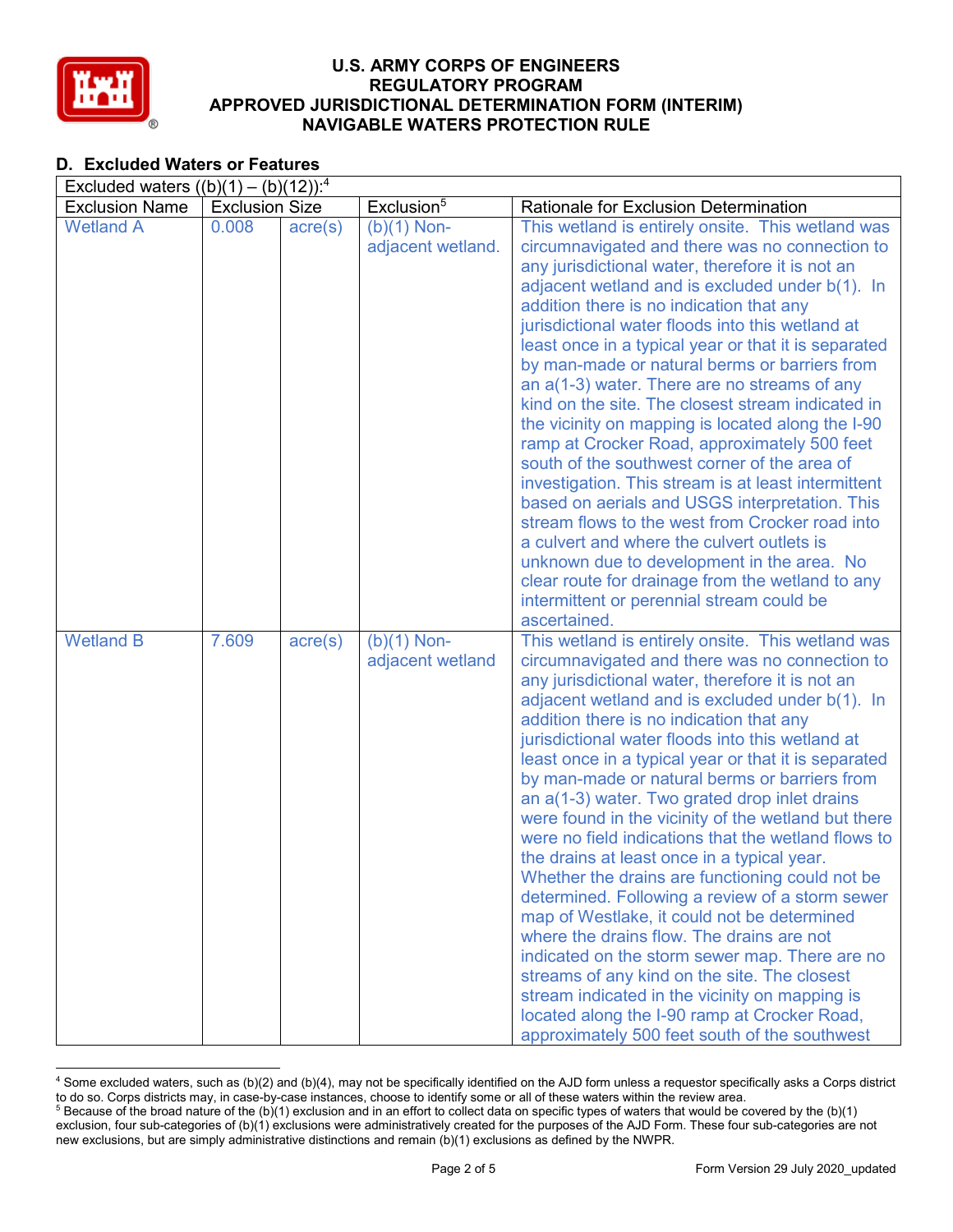

| Excluded waters $((b)(1) - (b)(12))$ : <sup>4</sup> |                       |                  |                                                                                                                                                                                                       |                                                                                                                                                                                                                                                                                                                                                                                                                                                                                                                                                                                                                                                                                                                                                                                                                                                                                                                                                                                                                                                          |  |  |  |  |  |
|-----------------------------------------------------|-----------------------|------------------|-------------------------------------------------------------------------------------------------------------------------------------------------------------------------------------------------------|----------------------------------------------------------------------------------------------------------------------------------------------------------------------------------------------------------------------------------------------------------------------------------------------------------------------------------------------------------------------------------------------------------------------------------------------------------------------------------------------------------------------------------------------------------------------------------------------------------------------------------------------------------------------------------------------------------------------------------------------------------------------------------------------------------------------------------------------------------------------------------------------------------------------------------------------------------------------------------------------------------------------------------------------------------|--|--|--|--|--|
| <b>Exclusion Name</b>                               | <b>Exclusion Size</b> |                  | Exclusion <sup>5</sup>                                                                                                                                                                                | Rationale for Exclusion Determination                                                                                                                                                                                                                                                                                                                                                                                                                                                                                                                                                                                                                                                                                                                                                                                                                                                                                                                                                                                                                    |  |  |  |  |  |
|                                                     |                       |                  |                                                                                                                                                                                                       | corner of the area of investigation. This stream is<br>at least intermittent based on aerials and USGS<br>interpretation. This stream flows to the west from<br>Crocker road into a culvert and where the culvert<br>outlets is unknown due to development in the<br>area. No clear route for drainage from the<br>wetland to any intermittent or perennial stream<br>could be ascertained.                                                                                                                                                                                                                                                                                                                                                                                                                                                                                                                                                                                                                                                              |  |  |  |  |  |
| <b>Wetland C</b>                                    | 0.116                 | $\text{acre}(s)$ | $(b)(1)$ Non-<br>adjacent wetland                                                                                                                                                                     | This wetland is entirely onsite. This wetland was<br>circumnavigated and there was no connection to<br>any jurisdictional water, therefore it is not an<br>adjacent wetland and is excluded under b(1). In<br>addition there is no indication that any<br>jurisdictional water floods into this wetland at<br>least once in a typical year or that it is separated<br>by man-made or natural berms or barriers from<br>an $a(1-3)$ water. There are no streams of any<br>kind on the site. The closest stream indicated in<br>the vicinity on mapping is located along the I-90<br>ramp at Crocker Road, approximately 500 feet<br>south of the southwest corner of the area of<br>investigation. This stream is at least intermittent<br>based on aerials and USGS interpretation. This<br>stream flows to the west from Crocker road into<br>a culvert and where the culvert outlets is<br>unknown due to development in the area. No<br>clear route for drainage from the wetland to any<br>intermittent or perennial stream could be<br>ascertained. |  |  |  |  |  |
| <b>Stormwater</b><br><b>Basin</b>                   | .035                  | $\text{acre}(s)$ | (b)(10)<br><b>Stormwater</b><br>control feature<br>constructed or<br>excavated in<br>upland or in a<br>non-jurisdictional<br>water to convey,<br>treat, infiltrate, or<br>store stormwater<br>runoff. | The basin appears in 2018 aerial photos<br>adjacent to the parking lot expansion completed<br>in 2016/2017. The feature has a rock-lined inlet<br>channel from the parking lot. There does not<br>appear to be an outlet. Langan Engineering &<br>Environmental Services, Inc., stated that the<br>feature is a designed stormwater retention basin.                                                                                                                                                                                                                                                                                                                                                                                                                                                                                                                                                                                                                                                                                                     |  |  |  |  |  |

# **III. SUPPORTING INFORMATION**

- **A. Select/enter all resources** that were used to aid in this determination and attach data/maps to this document and/or references/citations in the administrative record, as appropriate.
	- $\boxtimes$  Information submitted by, or on behalf of, the applicant/consultant: US Army Corps of Engineers Indfividual Section 404 Permit Application, Langan (April 15, 2020)

This information is sufficient for purposes of this AJD.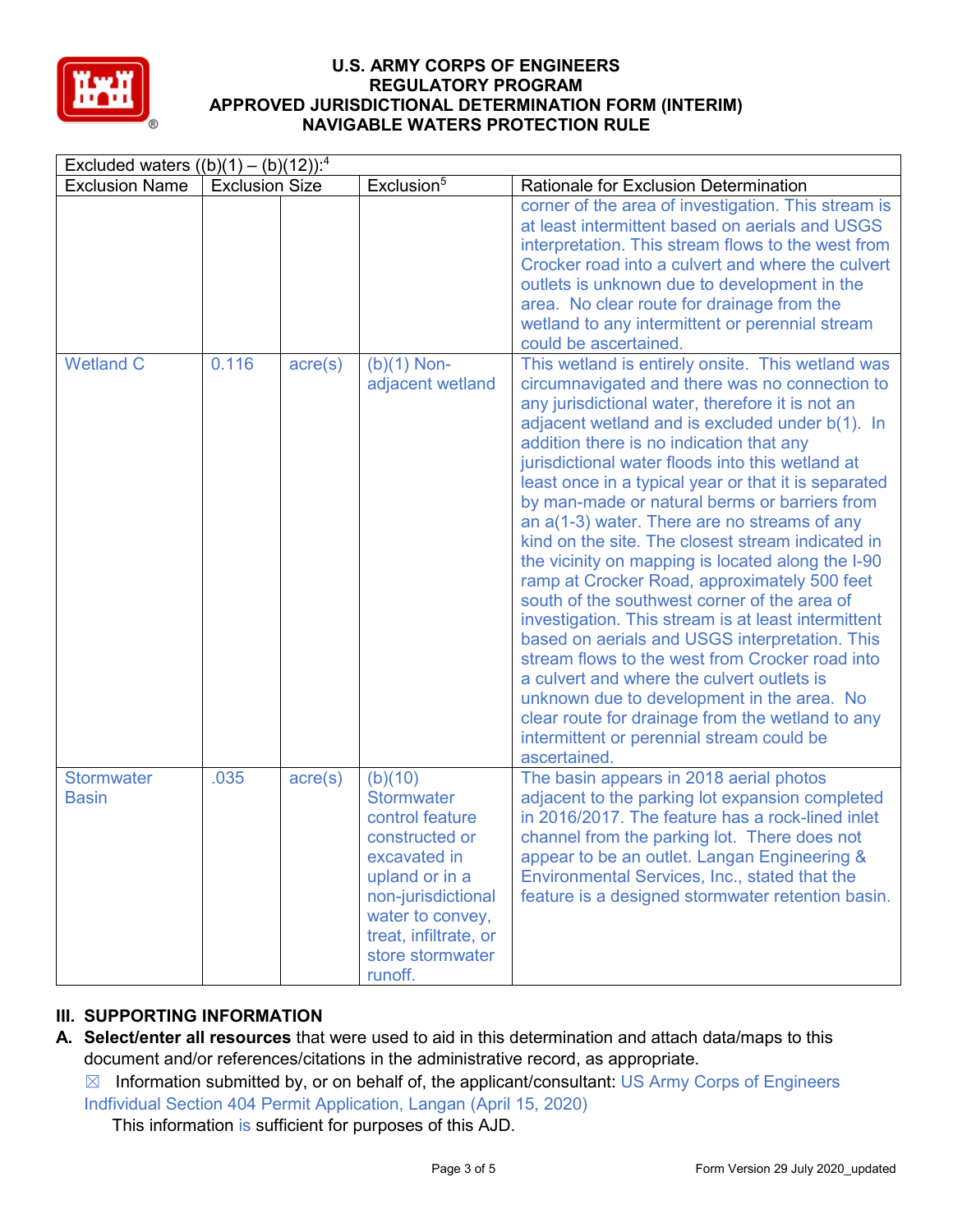

Rationale: N/A

 $\Box$  Data sheets prepared by the Corps: Title(s) and/or date(s).

☒ Photographs: Aerial: Google Earth (6/14/2014, 4/6/2012, 2/28/2006), HistoricAerials.com (1994, 1970, 1952), Soil Survey of Cuyahoga County (12/1980)

 $\boxtimes$  Corps site visit(s) conducted on: August 26, 2020

☒ Previous Jurisdictional Determinations (AJDs or PJDs): PJD: LRB-2019-01300-JEK, November 27, 2019

- ☒ Antecedent Precipitation Tool: *provide detailed discussion in Section III.B*.
- ☒ USDA NRCS Soil Survey: Web Soil Survey
- ☒ USFWS NWI maps: ORM 2
- $\boxtimes$  USGS topographic maps: North Olmstead (1:24K)

| Data Source (select)              | Name and/or date and other relevant information                      |  |  |  |  |
|-----------------------------------|----------------------------------------------------------------------|--|--|--|--|
| <b>USGS Sources</b>               | N/A.                                                                 |  |  |  |  |
| <b>USDA Sources</b>               | $N/A$ .                                                              |  |  |  |  |
| <b>NOAA Sources</b>               | $N/A$ .                                                              |  |  |  |  |
| <b>USACE Sources</b>              | $N/A$ .                                                              |  |  |  |  |
| <b>State/Local/Tribal Sources</b> | N/A                                                                  |  |  |  |  |
| <b>Other Sources</b>              | City of Westlake Storm Sewer Map (undated); HistoricAerials.com USGS |  |  |  |  |
|                                   | topos (2016, 2000, 1979, 1955)                                       |  |  |  |  |

## **Other data sources used to aid in this determination:**

**B. Typical year assessment(s):** The APT pulls precipitation data from NOAA's Daily Global Historical Climatology Network. The APT evaluates normal precipitation conditions based on the three 30-day periods preceding the observation date. For each period, a weighted condition value is assigned by determining whether the 30-day precipitation total falls within, above, or below the 70th and 30th percentiles for totals from the same date range over the preceding 30 years. The APT then makes a determination of "normal," "wetter than normal," or "drier than normal" based on the condition value sum. The APT also displays results generated via the Palmer Drought Severity Index and the University of Delaware WebWIMP.

The APT tool was run for Google Earth Aerial photos for 2014, 2012, and 2006. In addition, APT's were run for the consultant delineation report data collection date of 4/10/2019 and the Corps site visit date of 8/26/2020. Antecedent Precipitation results indicate normal condition for all dates. Aerials for all years suggest no inundation to any of the non-jurisdictional wetlands from any  $a(1)$ - $a(3)$  water. On the Corps site visit, the conditions were normal and within the lower part of the 30-70% range. On the consultant site visit, the conditions were also within the lower part of the 30-70% range. See below for a summary of the APT tool output and the attachment for the complete APT output.

|                                     |  | PDSI PDSI                                                                 |        | ARC APT |                 |
|-------------------------------------|--|---------------------------------------------------------------------------|--------|---------|-----------------|
| Latitude Longitude Date Value Class |  |                                                                           | Season |         | Score Condition |
|                                     |  | 41.472284 -81.948234 8/26/2020 1.21 Mild wetness ERROR 13 Normal          |        |         |                 |
|                                     |  | 41.472284 -81.948234 4/10/2019 2.73 Moderate wetness Wet Season 13 Normal |        |         |                 |
|                                     |  | 41.472284 -81.948234 6/14/2014 3.33 Severe wetness Dry Season 12 Normal   |        |         |                 |